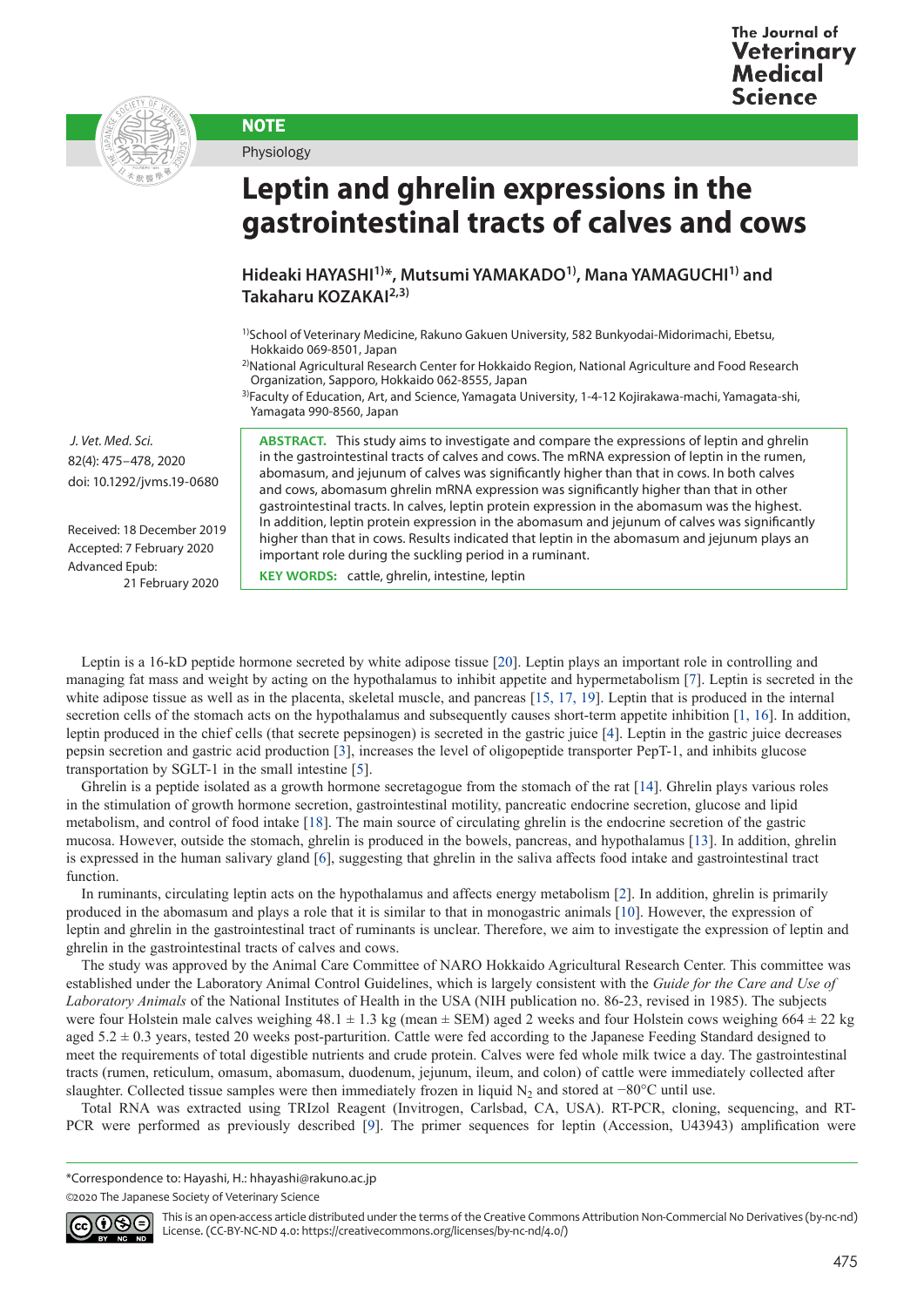5′-GGCTGTCCACAGGAGAAGAG-3′ (forward primer) and 5′-CATGATGCTCCCTGGATTCT-3′ (reverse primer). The primer sequences for ghrelin (Accession, BC148027) amplification were 5′-AGAAGCCATCAGGCAGACT-3′ (forward primer) and 5′-GTTGAACCGGATTTCCAGCT-3′ (reverse primer). The primer sequences for glyceraldehyde-3-phosphate dehydrogenase (GAPDH) (Accession, BC102589) amplification were 5′-TCAACGGGAAGCTCACTGG-3′ (forward primer) and 5′-CCCCAGCATCGAAGGTAGA-3′ (reverse primer). The nucleotide sequences for these primers were designed based on the GenBank database. After an initial denaturation at 95°C for 1 min, 40 cycles of amplification were performed under the following conditions: 94°C for 15 sec, 53°C–58°C (leptin: 55°C, ghrelin: 58°C, GAPDH: 53°C) for 20 sec, and 72°C for 40 sec. The amplification products from mRNAs were predicted to be 317, 106, and 273 base pairs for leptin, ghrelin, and GAPDH, respectively. Post-PCR melting curves confirmed the specificity of the single-target amplification.

Western blotting was performed as previously described [\[9](#page-3-13)]. Membrane protein and cytoplasmic protein samples (25 *µ*g) were electrophoresed on SDS polyacrylamide gels and then transferred to a nitrocellulose membrane by semi-dry transfer. The membranes were then blocked with 5% (w/v) ECL blocking agent (GE Healthcare, Chicago, IL, USA) in phosphate-buffered saline containing 0.1% Tween 20 (PBS-T) for 2 hr at room temperature and then probed for 2 hr with primary antibody diluted to 1:5,000 in PBS-T. Rabbit anti-leptin (Funakoshi Co., Ltd., Tokyo, Japan) was used as a primary antibody. After washing with PBS-T, the membranes were incubated for 30 min with secondary antibodies that were diluted to 1:10,000 in PBS. Mouse anti-rabbit IgG conjugated to horseradish peroxidase (Cosmo Bio Co., Ltd., Tokyo, Japan) was used as a secondary antibody. Immunodetection was performed using chemiluminescence kit (ECL-Prime; GE Healthcare). Negative control blots were only probed with the secondary antibody. As an internal standard, western blotting was performed using β-actin antibody (ab8229; Abcam, Cambridge, UK) and the relative abundance was normalized with respect to β-actin. Densitometric analysis for bands were performed using the analysis software CS Analyzer (ATTO Co., Ltd., Tokyo, Japan).

Results are expressed as mean ± SEM. Statistical significance between two groups was determined using Student's *t*-test. Statistical significance in many groups was a one-way ANOVA followed by Bonferroni multiple range test. A *P* value of <0.05 was considered to be statistically significant.

Leptin mRNA expression in the rumen, abomasum, and jejunum of calves was significantly higher than that in cows (Fig. 1). In both calves and cows, abomasum ghrelin mRNA expression was significantly higher than that in other gastrointestinal tracts (Fig. 2). Immunoblots revealed protein bands for leptin in all gastrointestinal tracts of both calves and cows. Densitometric analysis revealed that leptin expression in the abomasum of calves was the highest (Fig. 3). In addition, protein expression of leptin in the abomasum and jejunum of calves was significantly higher than that in cows.

In this study, leptin expression in the rumen, abomasum, duodenum, and jejunum of calves was high (Fig. 1). In addition, in calves, the highest leptin level was found in the abomasum (Fig. 3). Leptin, secreted by the stomach, acts on the hypothalamus and causes short-term appetite inhibition [[16\]](#page-3-14). In addition, leptin is secreted by the stomach into the gastric juice that increases PepT-1 and inhibits glucose transportation by SGLT-1 in the small intestine [[5](#page-3-6)]. Thus, it is suggested that leptin produced in the abomasum of suckling calves acts via the endocrine and exocrine systems. In addition, results demonstrated that leptin mRNA expression in the rumen of calves was high, but the protein expression was low. These combined observations suggest that leptin mRNA expression in the rumen is regulated post-transcriptionally. In contrast, the expression of leptin mRNA and protein significantly decreased in cows, and leptin protein expression was low in all gastrointestinal tracts. In ruminants, the rumen dramatically changes after weaning, which is important for digestion and absorption [\[8](#page-3-15)]. Therefore, it seems that because suckling calves have



**Fig. 1.** Leptin mRNA expression in the gastrointestinal tract of calves (white bar) and cows (black bar). Leptin mRNA expression relative to that of glyceraldehyde-3-phosphate dehydrogenase mRNA is represented as mean  $\pm$  SEM for each region of the gastrointestinal tract. \* indicates *P*<0.05 (*t*-test).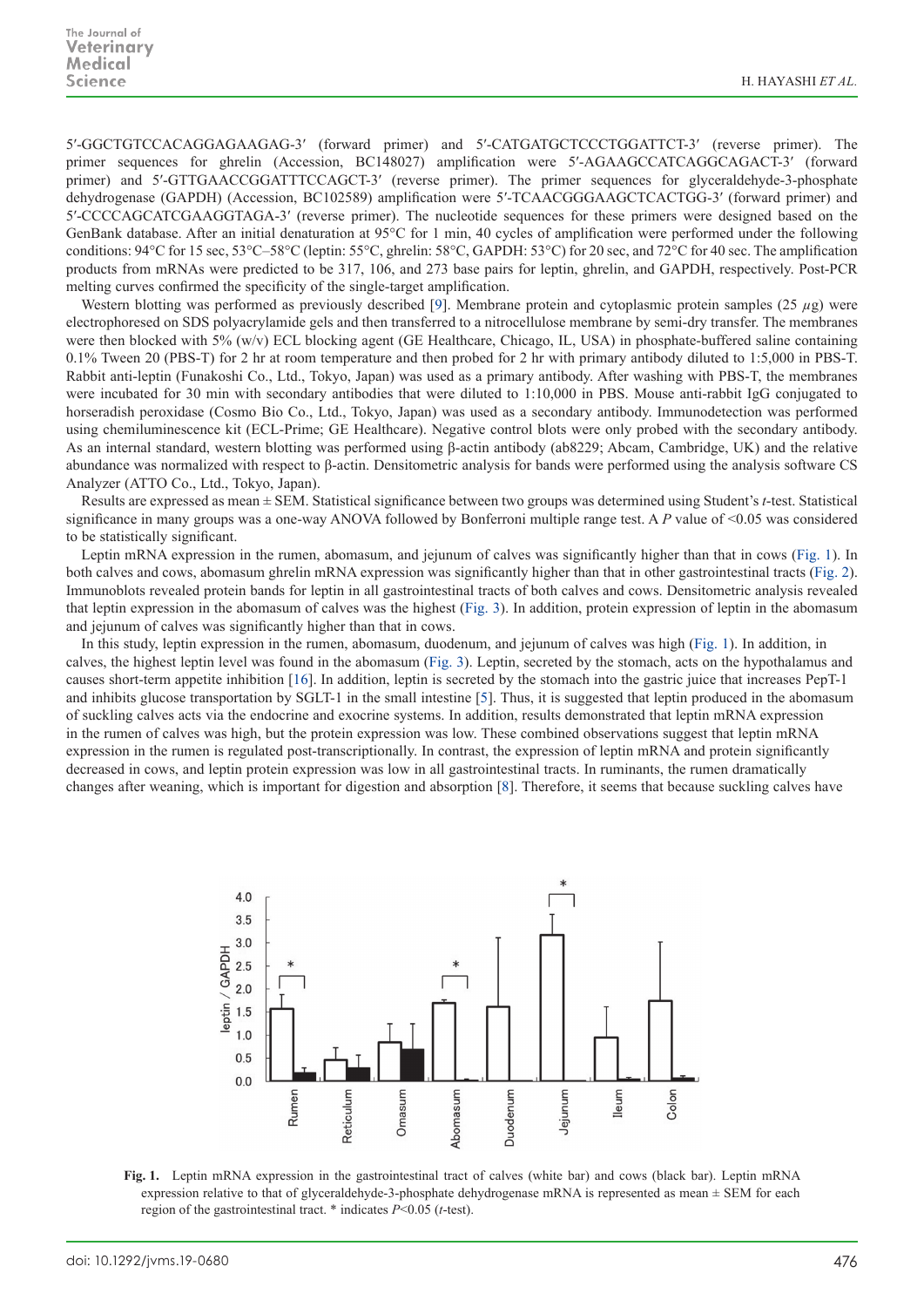

**Fig. 2.** Ghrelin mRNA expression in the gastrointestinal tract of calves (white bar) and cows (black bar). Ghrelin mRNA expression relative to that of glyceraldehyde-3-phosphate dehydrogenase mRNA is represented as mean  $\pm$  SEM for each region of the gastrointestinal tract. Values without common letters (ab, AB) are significantly different (*P*<0.05, Bonferroni test).



**Fig. 3.** Densitometric analysis of leptin protein in the gastrointestinal tract of calves (white bar) and cows (black bar). Leptin expression relative to that of β-actin is represented as mean  $\pm$  SEM for each region of the gastrointestinal tract. Values without common letters (ab) are significantly different (*P*<0.05, Bonferroni test). \* indicates *P*<0.05 (*t*-test).

digestion and absorption mechanisms like monogastric animals, leptin expression in the gastrointestinal tract is similar to that in monogastric animals. However, these findings suggest that, due to changes in the digestion and absorption mechanisms after weaning, leptin secreted by the abomasum is not important.

In both calves and cows, jejunum ghrelin expression was significantly higher than that in all other gastrointestinal tracts (Fig. 2). The abomasum is the main ghrelin-producing anatomical structure in cows [[10](#page-3-12)]. In addition, the results of the present study suggest that the abomasum is a primary ghrelin-producing anatomical structure in calves as well. Furthermore, the analysis of ghrelin mRNA expression revealed that cows during their lactation period showed higher expression than in calves. Lactating cows preferentially distribute nutrients between mammary glands that are necessary for milk production, and the growth hormone regulates this mechanism as well as lactation [[11](#page-3-16)]. Ghrelin plays an important role in this nutrient allocation process through its impact on growth hormone secretion [[12](#page-3-17)]. Therefore, we suggest that, in cows, ghrelin mRNA expression is high and ghrelin produced in the abomasum regulates lactation.

ACKNOWLEDGMENT. This study was partly supported by a Grants-in-Aid to Cooperative Research from Rakuno Gakuen University, 2013.